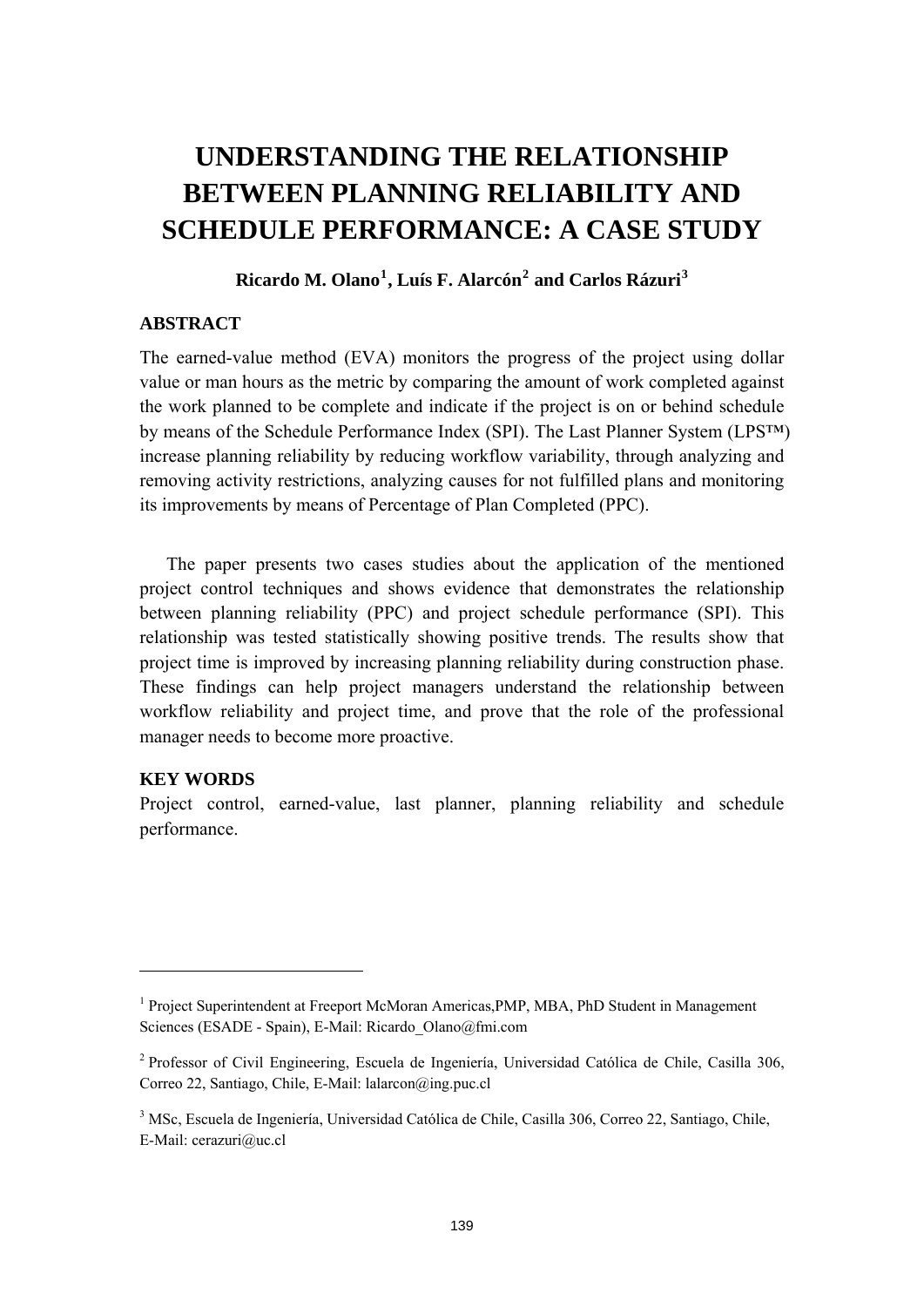#### **INTRODUCTION**

Typically, we begin the planning of a project in function of the scope statement, which defines the work that should be done. The scope is divided into elements of work, called Work Packages, which are hierarchically ordered in the Work Breakdown Structure (WBS). The objective of the plan of a conventional project is to finish the project on time, on budget, and according to the project requirements, commonly called the triple constrain (Shenar and Dvir, 2007).

The traditional focus of project management is based on predictable, relatively simple and invariable models. This means that once the project plan has been created, one establishes the control objectives, and then, the project manager handle the project using the "Management as Planned" philosophy, which means that the advances and performance of the project are evaluated against the plan, avoiding changes to the project plan if possible. This focus has been many times not harmonious with the needs of the business or environmental changes in the project; it is here where the executives and project team are frustrated trying to comply with not realistic expectations of staying within the project plan, mainly regarding execution times, because projects are developed in environments with constant changes, uncertainties, complexities, constant technology innovation and pressure of the markets on reducing product delivery times.

Based on a review of studies on delays in construction, AlSehaimi and Koskela (2008) found that all the studies came to the consensus that ineffective planning and controlling were the main causes of delays, followed by poor site management and problems of supply chain and procurement. Even though, these studies recommendations were given to improve planning and controlling, as well as to improve site management, they have not proposed the necessary tools to facilitate such improvements. According to AlSehaimi and Koskela (2008) the cause of delays in construction goes further than just the deficiency of the processes or the people, but with the theory of production management in construction, which is based on a deficient theory (Koskela 1992, Ballard and Howell 1998, Holy 1999, And Howell 2002), which goes in detriment of the general project performance.

#### **TRADITIONAL PROJECT MANAGEMENT**

The traditional systems of construction projects management is based onthe Project Management Body Of Knowledge (PMBOK) Standard. The Guide of the PMBOK divides the project management processes into initiation, planning, execution, controlling and closing (PMI, 2004). The planning process devises the project plan, which is the "input" of the execution process. It is assumed that translating a plan into action is the simple process of issuing "orders". In the construction projects the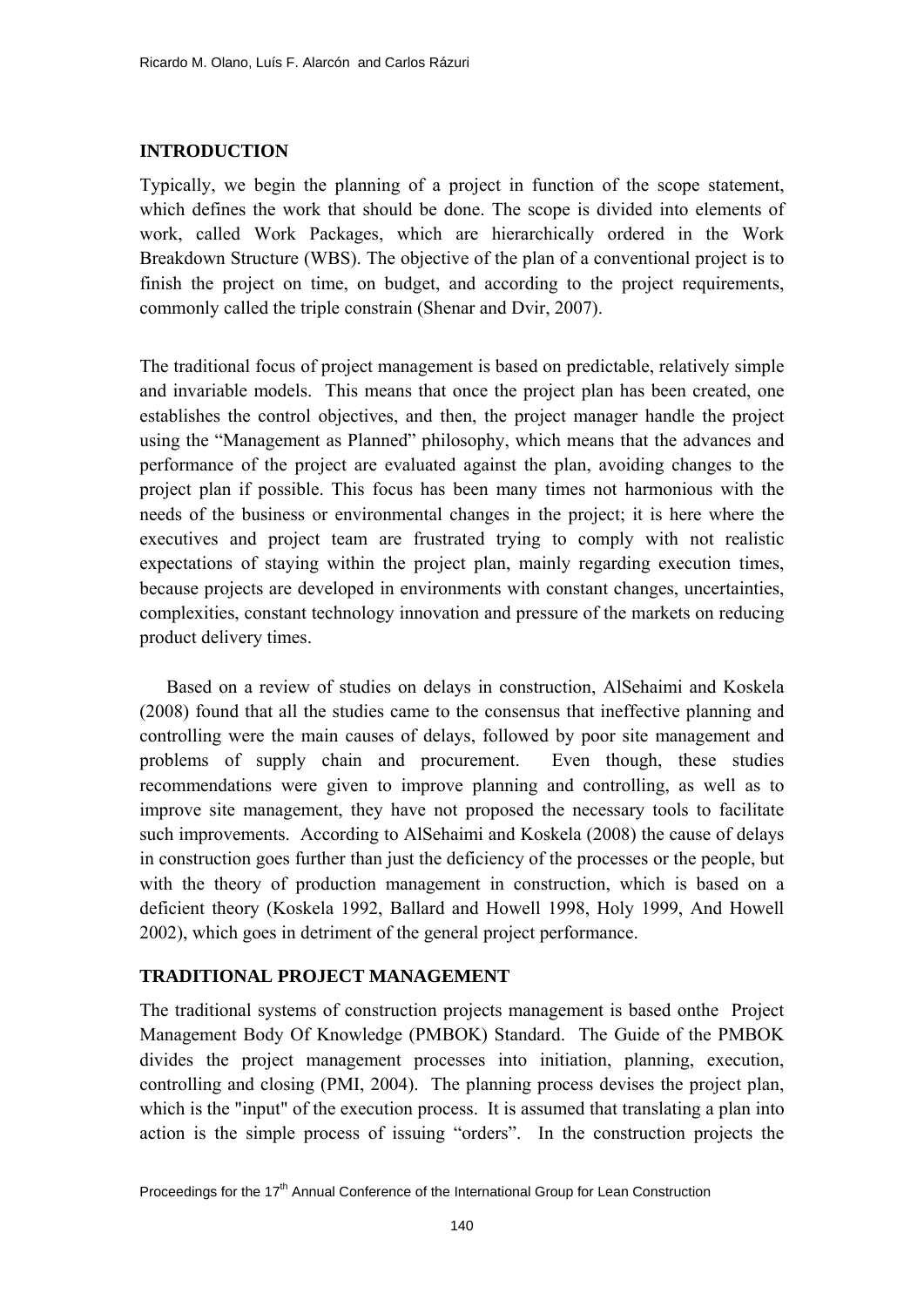planning process usually is executed by professionals unfamiliar to the execution of tasks on site, which generates that the work orders have inherently little reliability for its execution due to the fact that is unlike that a correct review of associated constrains to the conditions of site and necessary resources for its execution has been done.

The execution process is carried out by means of a work authorization system, designed by the projects control office to assure that the work is done at the right time and in the proper sequence. This process utilizes a written authorization to start works, similar to job dispatching in manufacturing industry, where the task is selected to be executed, authorized and communicated. In this process, it is assumed that the necessary resources for the execution of the task exist at the moment of the task and the process is pushing the tasks for their execution, which added to the uncertainty usually results in delays and keeps the project schedule out of time (Koskela and Howell 2002).

The control process, as a performance report, measures the status of the project relative to the baseline (elaborated in base to gradual transformations along the project) and gives recommendations for the recovery when the indexes of the project are outside of the admissible parameters. This control system, based on reactive indexes, identifies problems, but not improvement opportunities in the activities that are inside the project parameters; so this process is not capable of identifying the reasons and the root causes that generated the deviations, that's why any recommendation of recovery has the risk and the probability of not contributing to the recovery of the project in a satisfactory way.

The described projects management focus consider the production with the focus of transformation, where the workflow management is not considered as also other variables that can affect the production (or the transformation). It's not kept in mind that the time limits are affected by the uncertainty, as well as the interdependency among activities. In this sense, to maximize the project management is necessary to manage both flow and transformation, to have proactive indicators that measure the efficiency of the workflow management and short term plans as the Percent Plan Complete (PPC), as well as reactive indicators which measure the effectiveness of the project management as the Schedule Performance Index (SPI). This study carried out in two construction projects shows that these variables are related and help the project manager to understand how the improvement of workflow and the reduction of the variability impact positively in the general project performance.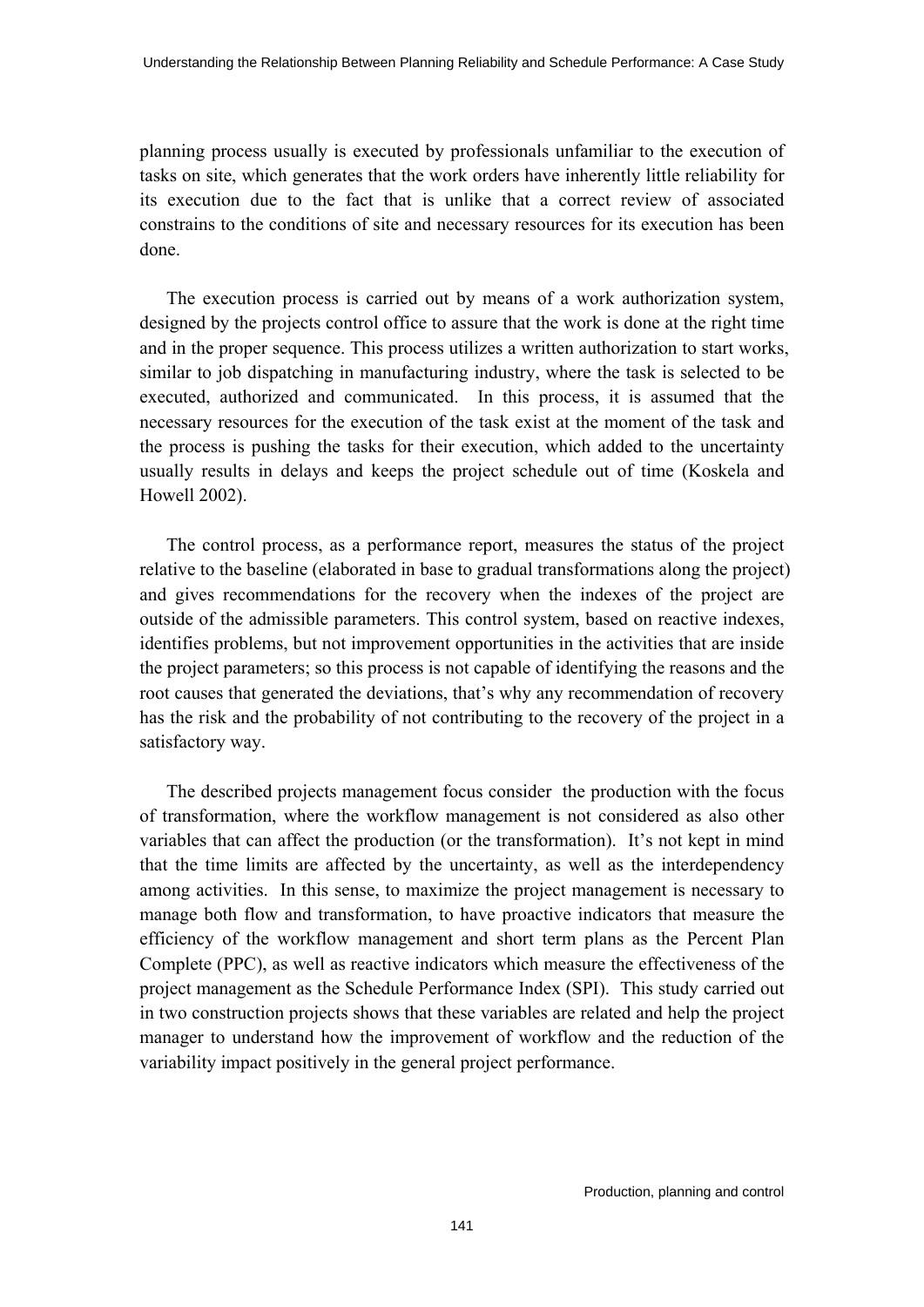# **VARIABILITY AND WORKFLOW RESEARCH**

The effect of the variability in the performance of construction projects has been demonstrated through simulations and empirical evidence in construction projects. Inside the first group Tommelein et al. (1999) illustrated the impact workflow variability has on performance of construction trades and their successor; Alarcón and Ashley (1999) showed the impact of the uncertainty on the schedule and cost; and Shen and Chua (2005) proposed a model that allows to study the effect of the variability of resources and information in the construction schedule. In investigations carried out in real construction projects, Alarcón et al. (2005), the obtained evidences of the implementation of Lean Construction practices in more than a hundred construction projects, indicated that the Last Planner System (LPS) is an effective tool to improve the planning reliability and the project performance, however, performance measurement was a difficult task for the companies; González et al. (2007) showed that the improvement of the planning reliability impacts positively in the labor productivity in a home building project; Izquierdo and Arbulú (2008) associated the indexes of labor productivity with the weekly PPC of a piping project, finding a relation among production reliability and labor productivity; and Liu and Ballard (2007) of the collection of data of a piping project found that the productivity improves when workflow becomes predictable, thus enabling a better match of variable work load with capacity (labor hours).

# **DESCRIPTION OF THE CASES STUDIES**

The projects case studies, included the construction of a Leaching Pad of 48 million cubic meters of capacity with an budget about US\$ 20 million and a schedule of construction of up to 60 weeks; and the construction of 7.1 KM of highway with an approximate budget about on the US\$ 7 million and a execution schedule of up to 44 weeks.

The construction of the PAD main objective was to build a PAD for leaching ROM material for a period of 26 years of operation to process part of the reserves of mineral. The approximate area of the PAD is 324.380 m2. The main volumes of work are 1,980.556 m3 of earthworks, 600.986 m2 of geosynthetic placement and 22.636 m of HDPE pipe installation for the collection and irrigation systems, as well as the installation of transformers, medium voltage cells and pumps for the impulsion and irrigation system. The time limit for the construction was 60 weeks.

The construction of a 7,1 Km highway consisted of an structure of asphaltic pavement of 7.500 m3 and 2.000 m3 of concrete works and 494.875 m3 of earthworks, which included 330.627 m3 of rock excavation with explosives.

Proceedings for the 17<sup>th</sup> Annual Conference of the International Group for Lean Construction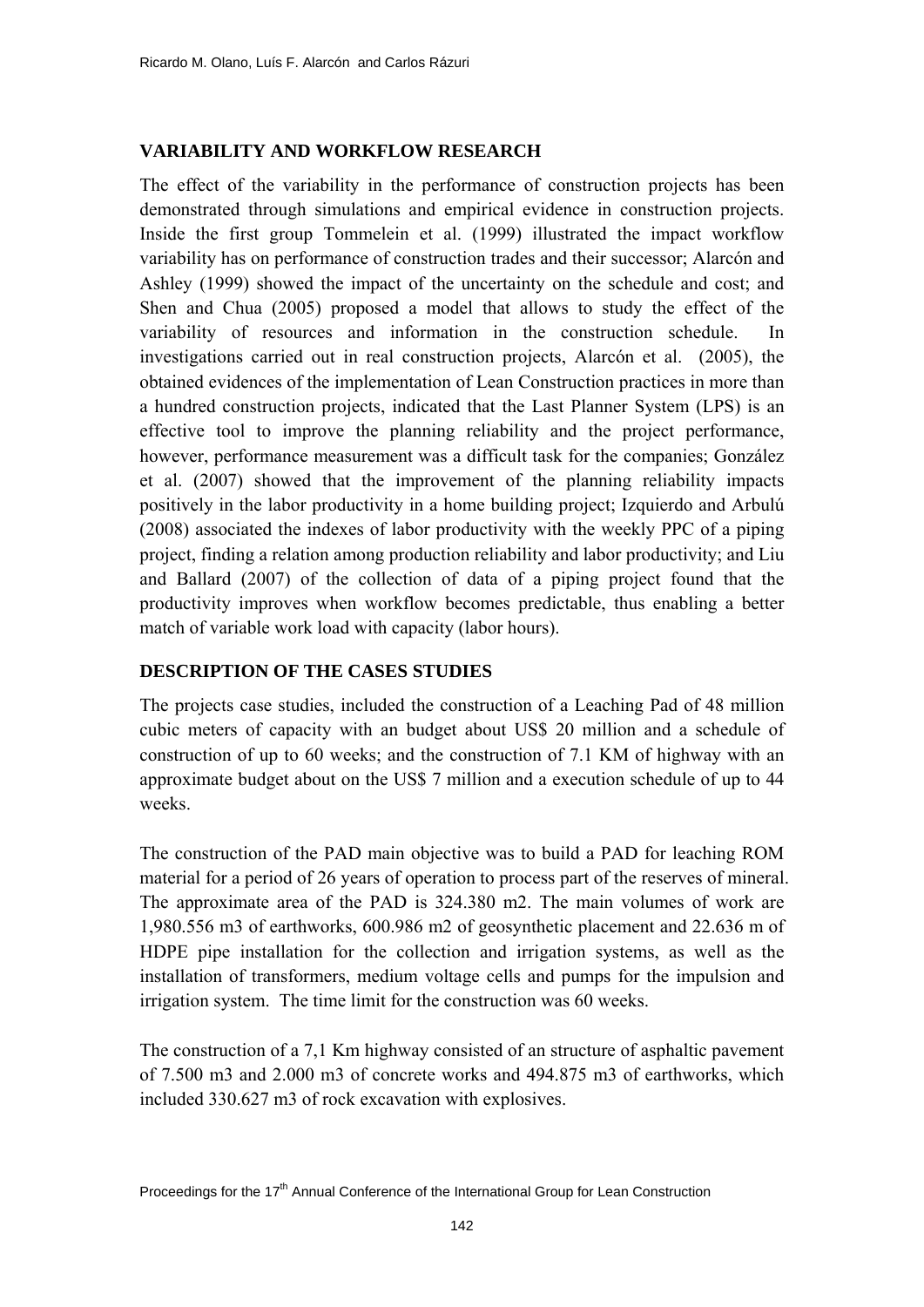Both projects were developed in Peru, in middle of adverse weather conditions, strikes, possibility to find archaeological remains, strict governmental control for the use of explosives, uncertain soil conditions and changing market conditions, for which the planning workflow was exposed to multiple external constrains that caused variability in their execution.

# **PROJECT CONTROL METHODOLOGY**

For the project control, we considered the methodologies and tools recommended by the Project Management Institute (PMI) and the Lean Construction Institute (LCI). The specific tools applied in the project include Earned Value Analysis (EVA) and Last Planner System (LPS).

## **EARNED VALUE ANALYSIS (EVA)**

The concept of earned hours was utilized to align in a single unit of measure all the executable quantities involved in the project, so meters of piping, tons of structures, cubic meters of concrete and meters of cables can be converted into a single unit which is the "man-hour" of labor estimated for executing each valuable unit.

By applying the number of associated man-hours to the activities of the schedule, these are distributed in the time, obtaining a histogram that represents the man-hours planned by unit of time (daily man-hours, weekly, monthly, etc.). The S-curve baseline, is a product of the cumulative weekly sum of the estimated man-hours used in the activities of the work schedule. It is sought that as production and/or construction of the work is done, the quantities produced (translated to man-hours) give as a result the earned value (earned hours) equal or over the hours planned.

The calculation of the Schedule Performance Index of the project (SPI) is carried out in base on the hours earned of the project. The earned hours at the time of cut are compared against the hours planned (of the S-curve), and determine whether the project is ahead or behind in the progress.

SPI: Earned Hours / Planned Hours

Earned Hours =  $QTY_{ToDate}$  (MHRS $_{BDG}$  /  $QTY_{BDG}$ )

Where:

 $QTY<sub>ToDate</sub> = quantity executed to the date.$ 

 $QTY_{BDG}$  = quantity budgeted.

 $QTY_{BDG}$  = man-hours budgeted.

The calculation of the SPI can be made both for the total project as well as for specific areas, specialties or packages of specific works defined in the WBS. The practical use of this index is monitoring progress of the construction site, the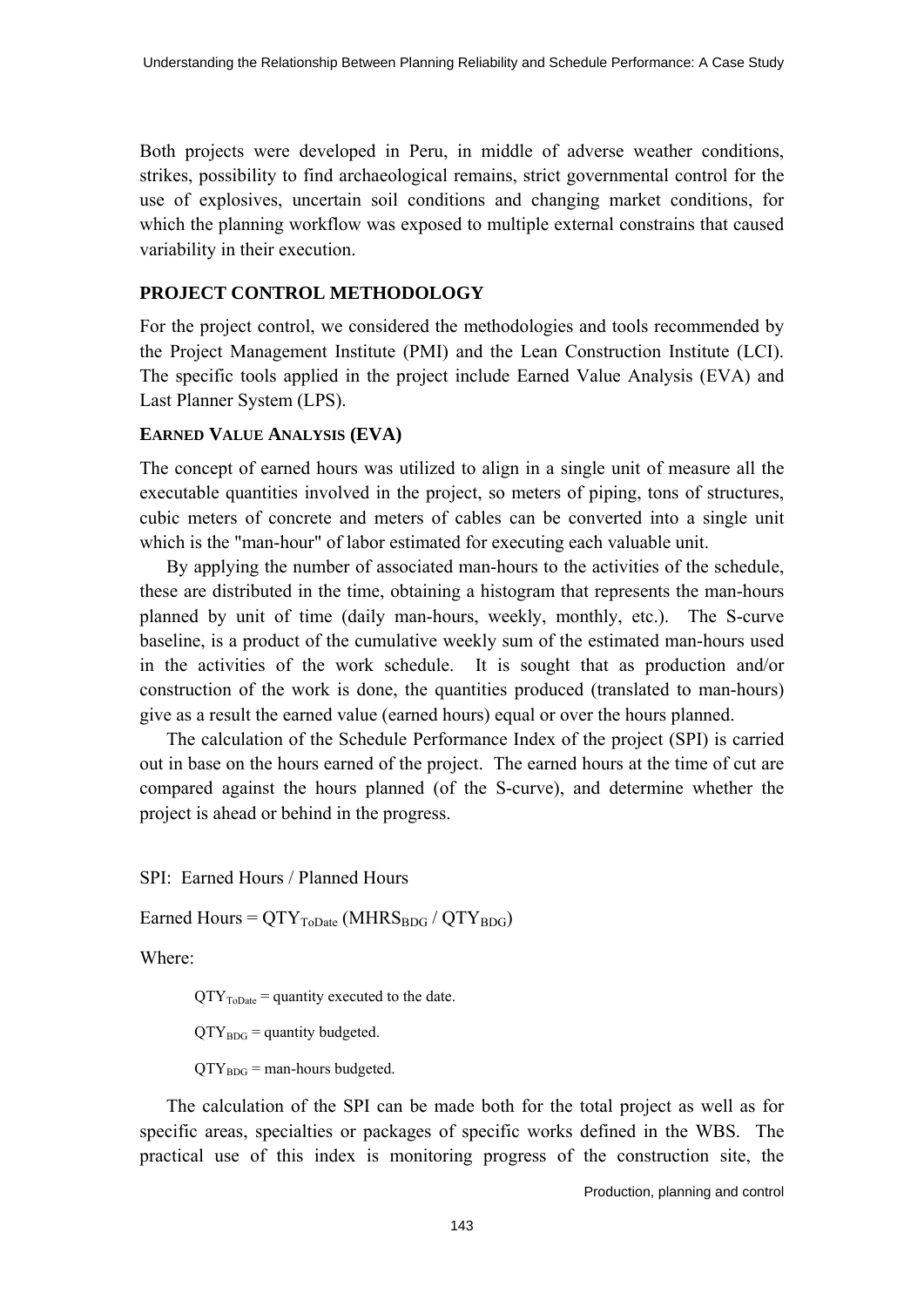comparison between planned and actual rates with the purpose of verifying compliance with performance targets (transformation) with respect to the master project schedule. Also, this index provides a general overview of the project and is an element of comparison and measurement that is used in the Balance Scorecard of the Portfolio of the Project Management Office (PMO).

However, under the EVA methodology, the objective is to measure the performance of activities individually in contrast with the work plan and not the performance of the activities themselves and the relations between them. Under this scheme the focus is in "the what" and not in "the how" is being managed the construction project; while the production management is not a major concerns, current EVM ignores the concepts of workflow and value-generation based on customer needs (Kim and Ballard, 2000). It is being promoted that each responsible for activity, group of activities or package of deliverables, take care of their ratios of production, cost and time, with a tight vision or even null, about how each responsible for activity can affect others. In this scenario, get the project back on schedule means fast-tracking and crashing with the costs and risks that it implies.

EVM is an effective tool only under the limiting assumption that every activity or cost account is independent; however, work activities are not discrete independent elements in construction projects (Kim and Ballard, 2000).

According to Howell and Ballard, (1996) we need to control management processes, not only project outcomes. Traditional outcome measures such as cost and schedule can only be used for management decision making on dynamic projects when the project management systems are themselves in control. The primary indicator of such control is the reliability of production planning. Because of this reason, it was decided to complement the projects control through the Last Planner System (LPS).

#### **LAST PLANNER SYSTEM (LPS)**

LPS was applied to improve the reliability of planning work by its three types of plans: long-term planning with the master plan, intermediate planning with the lookahead and weekly planning with the weekly work program. The lookahead program allows us to see the activities to be executed in a time window of three weeks in order to ensure the flow of production and increases the reliability of short-term planning (weekly program) through the identification and removal of associated constrains to the long-term planning (master schedule).

The short term weekly planning serves to guide the execution of work. This program provides a more detailed analysis of the lookahead program and it's here where physical resources are assigned (labor, equipment, materials and tools) to the activities planned in the intermediate planning (Campero and Alarcón, 2003).

The measurement of the reliability of the weekly planning of construction is done by the PPC, which indicates what percentage of work packages or activities planned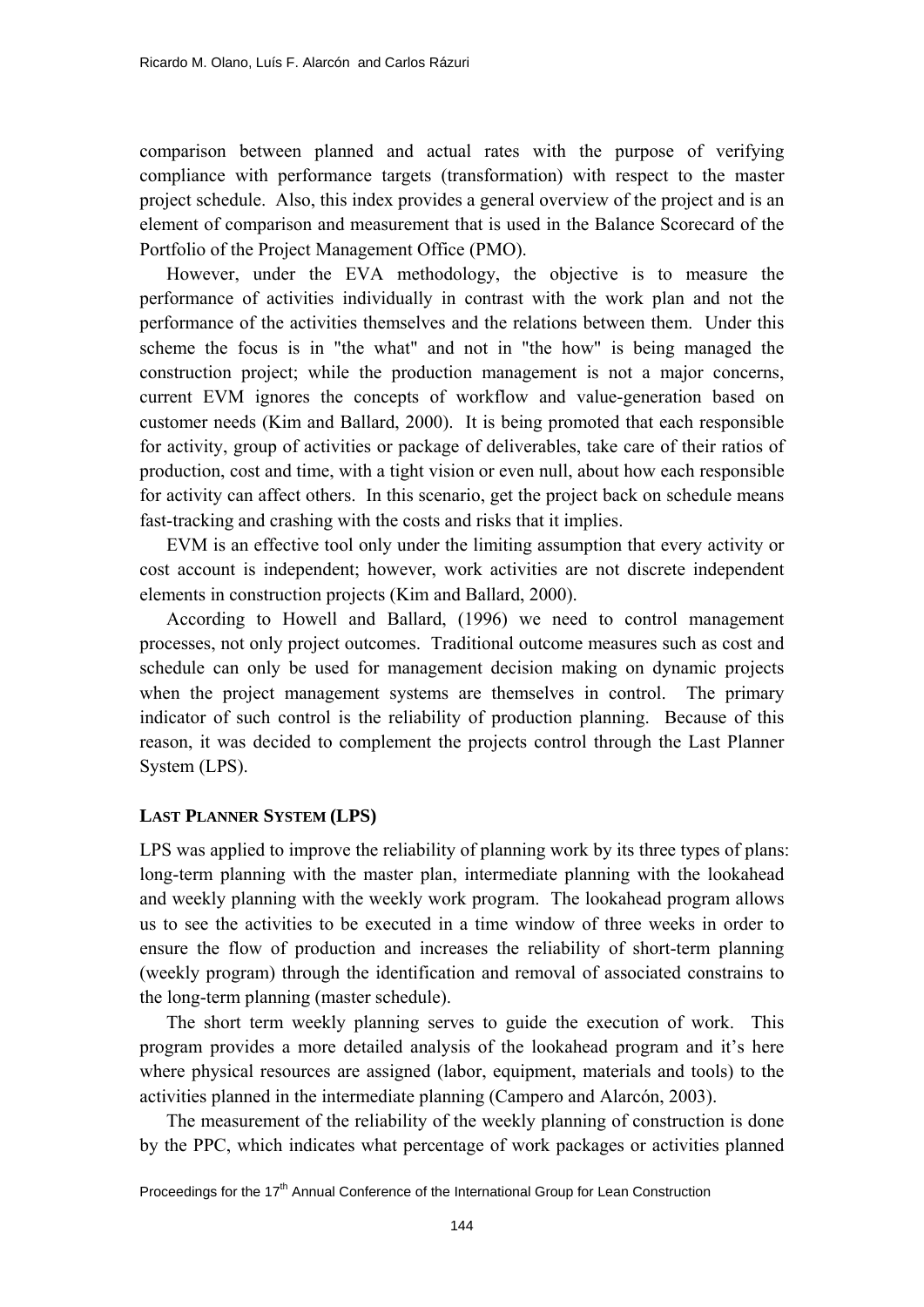were executed. In this way, the weekly program measures the performance of the activities planned and executed in last week, and planned activities this week based on the release of constrains on the lookahead program. Besides, it serves as support to the construction activities coordination between the different participants (PMO, Contractor, Operations Management, Safety, among others).

PPC =  $\sum$  n° of executed activities /  $\sum$  n° of planned activities

In the weekly planning meetings, the weekly program was reviewed, looking to determine the causes that caused the noncompliance of the activities planned, so, in this way and in a proactive way, apply corrections and preventive actions in the development of the project.

The practical advantages of the application of this methodology in the project were: The identification, monitoring and releasing of constrains according to the site conditions and critical resources with head assigned, insuring workflow.

# **DATA ANALYSIS AND DISCUSSION**

## **DATA COLLECTION**

In both study cases the data were measured weekly by the main contractor of each project and reported to the PMO. The period of data collection for the construction project of the Leaching Pad was 44 weeks until November 28, 2008 when the project was at a 77,93% of advance. For the construction project of the highway, the period of data collection was of 41 weeks until November 21, 2008 when the project was at a 96,8% of advance. Figures 1 and 2 shows the SPI and PPC indexes evolution of the projects in the indicated periods of time.



Figure 1: Highway Construction - Time Evolution of the PPC and SPI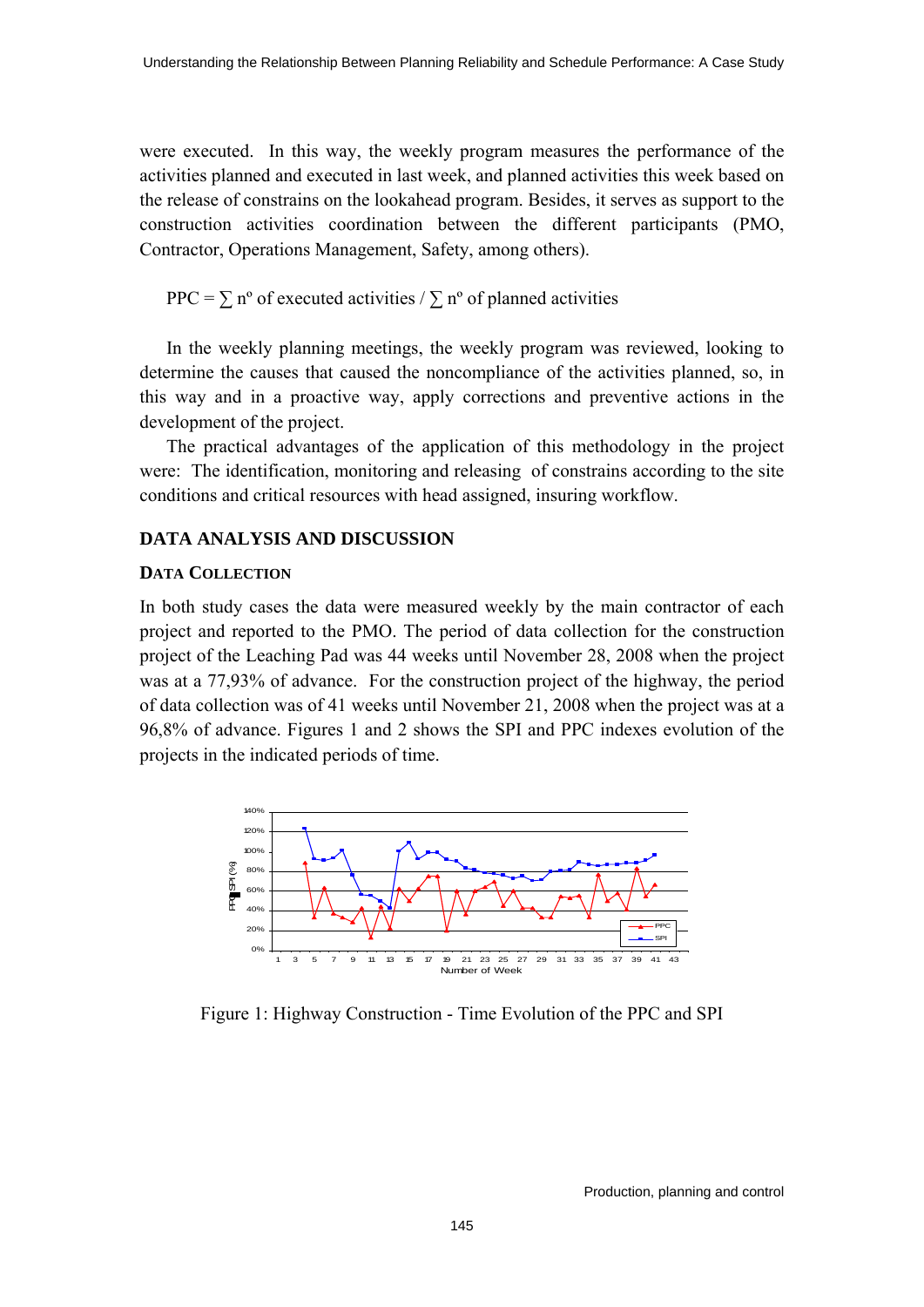

Figure 2: PAD Construction - Time Evolution of the PPC and SPI

The average SPI in the highway construction project was 0,85 (Standard Deviation 0,157) and the average PPC of the project was 0,53 (Standard Deviation 0.192). For the Leaching Pad construction project the average SPI was 0,95 (Standard Deviation 0,064) and the average PPC of the project was 0,66 (Standard Deviation 0.165).

#### **DATA ANALYSIS**

The statistical program used for the data analysis was SPSS Version 16 (Statistical Package for the Social Sciences). The correlation analysis is the statistical tool used to describe the degree to which a variable is lineally related to another, that is to say, the degree of association between two variables (Levin and Rubin, 1996). The interpretation of the correlation coefficient and the significance level served to test that a correlation between the variable SPI and PPC of the project exists. The test used to evaluate the relation of different variables was the Pearson correlation coefficient. This coefficient takes values between -1 and 1: a value of 1 indicates perfect positive lineal relation; a value of -1 indicates perfect negative lineal relation; a value of 0 indicates null lineal relation. It is very important to keep in mind that a high correlation coefficient does not imply causation. Two variables can be lineally related (even very related) without one being cause of another (Pardo and Ruiz, 2002). To prove causation between two variables is used the significance level . According to the significance level of the association of two variables, one can draw conclusions about the strength of the relationship between two variables. Essentially, the significance level indicates the probability that the relation between the variables occurs by chance. When the significance level is close to zero, the probability that the relation occurs by chance is smaller (Hinze, 2002). For example, if the significance level between two variables is 0.01 (1%), then there is a probability of 1 in 100 that the relation between these two variables can be attributed to chance. The level of correlation is considered statistically significant if the significance level is under 0.05. However, Hinze (2002) argues that a significance level in the interval between 0,05 and 0,10 is considered an indicator of a trend.

Proceedings for the 17<sup>th</sup> Annual Conference of the International Group for Lean Construction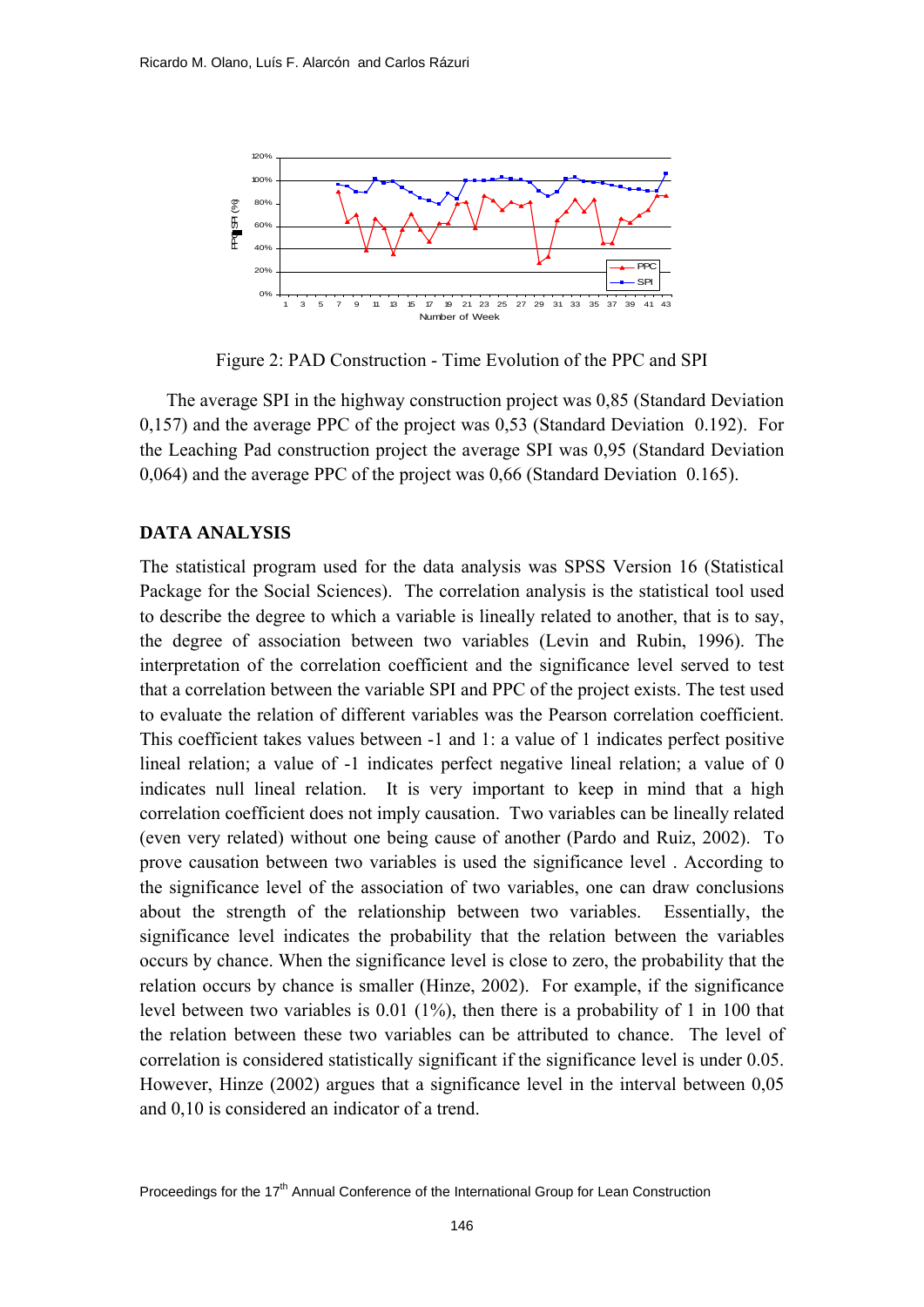#### **NEW HIGHWAY CONSTRUCTION**

The first table provided the value of R and  $R^2$  for the model has been derived. For these data, R has a value of 0.529 and because there is only a predictor, this value represents the simple correlation between Schedule Performance Index (SPI) and Percent Plan Complete (PPC). The value of  $R^2$  is 0.280 which tell us that PPC can account for 28% of the variation in SPI.

| <b>Model Summary</b>            |          |                      |                               |  |  |
|---------------------------------|----------|----------------------|-------------------------------|--|--|
|                                 | R Square | Adjusted<br>R Square | Std. Error of<br>the Estimate |  |  |
| .529                            | 280      | 261                  | .135                          |  |  |
| The independent veriable in DDC |          |                      |                               |  |  |

The independent variable is PPC.

Table 1: Highway Construction – Model Summary

The simple lineal regression model has a  $\mathbb{R}^2$  of 0.28 with  $\rho \le 0.05$ , son the model is statistically valid. In Table 2, we report the results of regression analysis when the dependent variable is the SPI and the independent variable the PPC, these results corroborate the positive relation between these variables ( $\beta = 0.434$ ,  $\rho \le 0.05$ ).

| ovemune    |                                |            |                              |       |      |  |
|------------|--------------------------------|------------|------------------------------|-------|------|--|
|            | Unstandardized<br>Coefficients |            | Standardized<br>Coefficients |       |      |  |
|            | в                              | Std. Error | <b>Beta</b>                  |       | Sig. |  |
| <b>PPC</b> | .434                           | .113       | .529                         | 3.842 | .000 |  |
| (Constant) | .619                           | .063       |                              | 9.818 | .000 |  |

**Coefficients**

Table 2: Highway Construction – Regression Analysis Results

In Figure 3, we show the graphic relation between the values of the SPI and PPC in the scatter plot under the lineal regression model, this model is the one that presents better adjustment for these two variables, where the correlation coefficient is 0,529, the significance level 0.00 and the  $R^2$  0,28, which means an improvement in the values of the PPC are related in a positive way with the SPI.



Figure 3: Highway Construction – Scatter Plot for SPI and PPC

Production, planning and control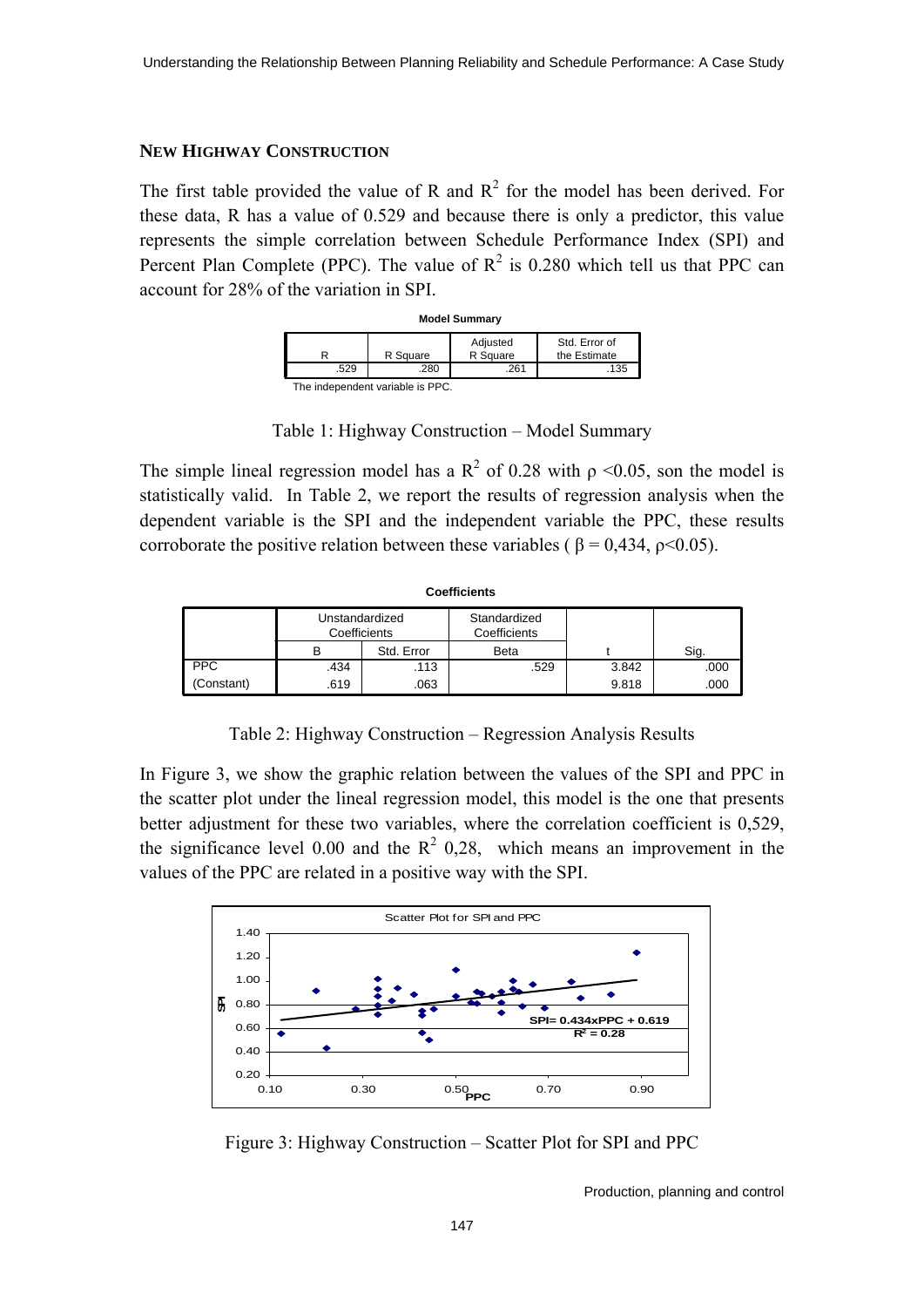#### **LEACHING PAD CONSTRUCTION**

In table 3, provided the value of R and  $\mathbb{R}^2$  for the model has been derived. For these data, R has a value of 0.397 and because there is only a predictor, this value represents the simple correlation between Schedule Performance Index (SPI) and Percent Plan Complete (PPC). The value of  $R^2$  is 0.158 which tell us that PPC can account for 15.8% of the variation in SPI.

| <b>Model Summary</b> |          |                      |                               |  |
|----------------------|----------|----------------------|-------------------------------|--|
|                      | R Square | Adjusted<br>R Square | Std. Error of<br>the Estimate |  |
| .397                 | .158     | .134                 | )60                           |  |

The independent variable is PPC.

The simple lineal regression model has a R2 of 0,158 with  $p < 0.05$ , so also the model is statistically valid. In Table 4, we report the results of regression analysis when the dependent variable is the SPI and the independent variable the PPC, these results corroborate the positive relation between these variables.

| <b>Coefficients</b> |                                |            |                              |        |      |  |
|---------------------|--------------------------------|------------|------------------------------|--------|------|--|
|                     | Unstandardized<br>Coefficients |            | Standardized<br>Coefficients |        |      |  |
|                     | в                              | Std. Error | <b>Beta</b>                  |        | Sig. |  |
| <b>PPC</b>          | .156                           | .061       | .397                         | 2.562  | .015 |  |
| (Constant)          | .844                           | .042       |                              | 20.332 | .000 |  |

Table 4: Pad Construction – Regression Analysis Results

In Figure 4, we show the graphic relation between the values of the PPC and SPI week to week in the scatter plot under the lineal different regression model, this model is the one that offers better adjustment for these two variables, where the correlation coefficient 0,397, the significance level 0.00 and the  $R^2 = 0.158$ , which means an improvement in the values of the PPC, are related in a positive way with the PPC.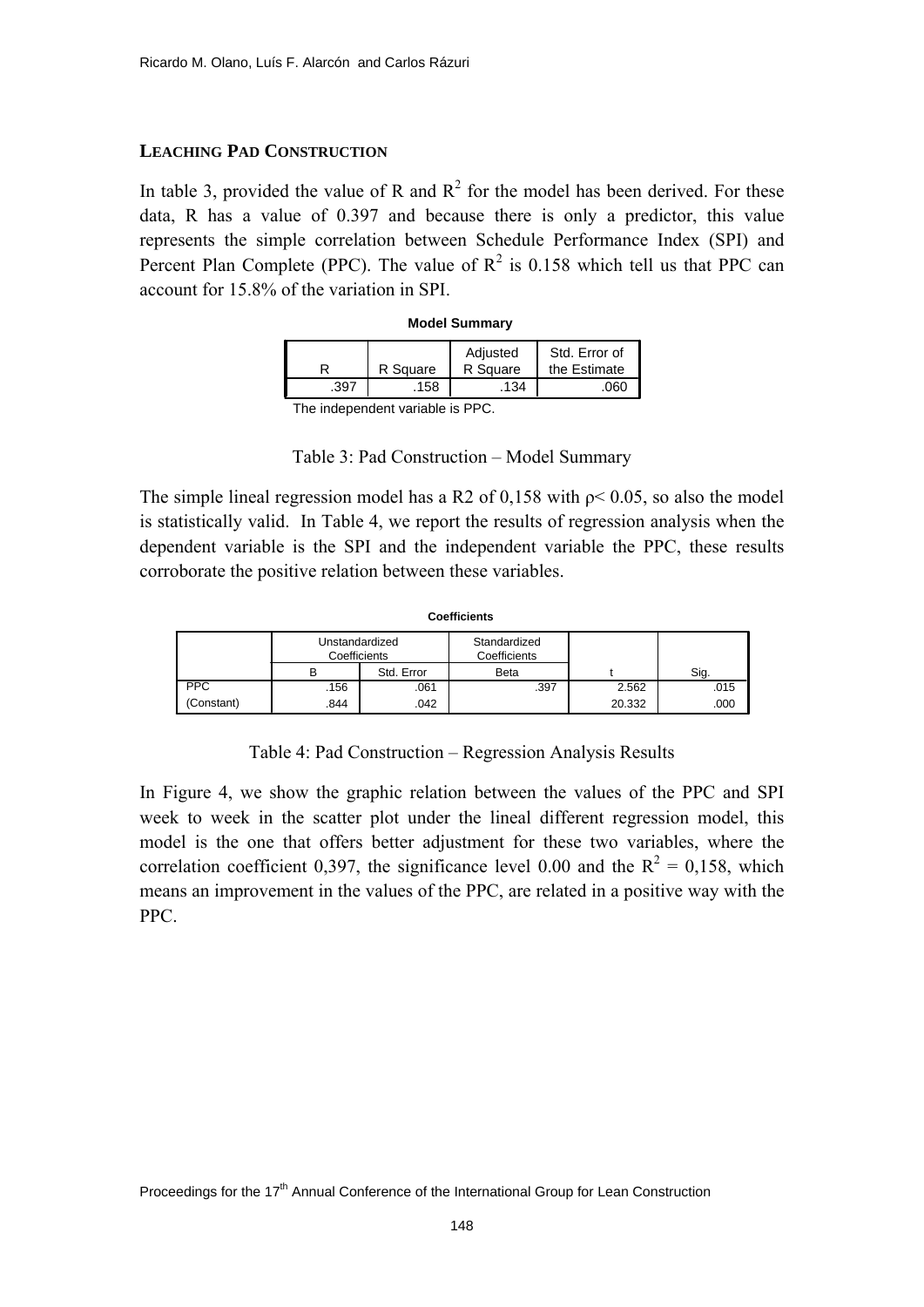

Figure 4: Pad Construction – Scatter Plot for SPI and PPC

#### **RELATIONSHIP BETWEEN PPC AND OVERALL SCHEDULE**

Table 5 shows the relationship between average SPI, average PPC and correlation coefficient R for each project. The Leaching Pad Construction ended on time, which is reflected in its average SPI of 0.95 and an average PPC better than the Highway Construction, albeit with a lower correlation coefficient (0397). The Highway Construction ended with a delay of 16%, which is reflected in its average SPI 0.84 and a lower PPC (51%).

| <b>Project</b> | SPI<br>(av) | <b>PPC</b><br>(av) |       | <b>Comment</b>        |
|----------------|-------------|--------------------|-------|-----------------------|
|                |             |                    |       | Project completed on  |
| Leaching Pad   | 0.95        | 66%                | 0.397 | time                  |
| Highway        | 0.84        | 51%                | 0.529 | Increased time in 16% |

Table 5: Relationship between SPI, PPC and R

A limitation of this paper is that the study is applied to only two projects, in order to corroborate the findings, the authors suggest replicating this study in a larger number of construction projects in various industries and sectors. This provides future research of the authors to work on issues related to improving productivity and controlling the variability in projects.

# **CONCLUSIONS**

It has been confirmed, by quantitative analysis of two cases study that workflow reliability and schedule performance were statistics significantly correlated. It has been shown that in the weeks where there was an improvement of the workflow reliability through the increment of the Percent Plan Complete (PPC), we observed an improvement in the Schedule Performance Index (SPI) of the project.

The methodologies of the traditional systems of project management as the EVA are efficient under the assumption that each activity, package of work or account of costs are independent, they do not keep in mind that time is affected by uncertainty, as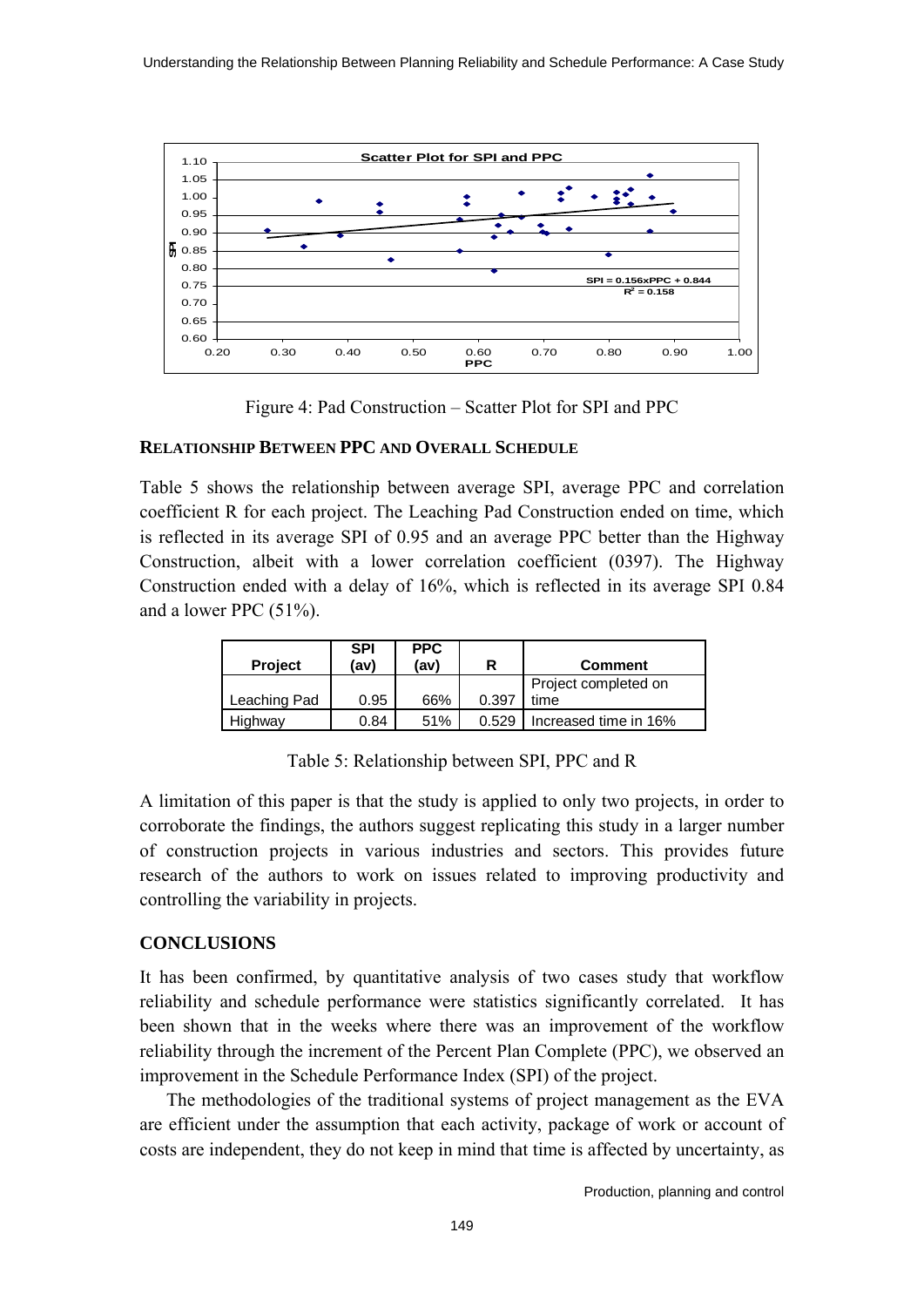well as the interdependency among activities. On the other hand, the LPS is responsible for reducing variability and improving the reliability of planning, by identifying causes of non compliance and releasing constrains that may impede the compliance of the plan and assignments of quality. As it can be observed, both methodologies are complemented and must be managed together to ensure project success.

Like the findings of Liu and Ballard (2008), the understanding of this relation can help the contracts administrators to demonstrate responsibilities at the time to support a claim for extension of time.

#### **RECOMMENDATIONS**

For the construction industry which generally operates with traditional projects management standards, it is a contribution because of positive relation that is observed between the PPC and SPI, which gives greater reliability to avoid the delays in projects.

Project Managers (owners and contractors) should be trained and generate skills in the use of project management (EVA) and LPS methodologies because of the combination of these two methodologies, we add value to the planning and control of projects in the construction industry.

Definitively, company's owners of projects should encourage the combined application of production management methodologies and project management among their contractors, this causes them to have greater certainty in project delivery time and therefore the company can maintain their competitive advantage in a sustainable manner.

## **BIBLIOGRAFIA**

- Alarcón, L. and Ashley, D. (1999), Playing Games: Evaluating the Impact of Lean Production Strategies on Project Cost and Schedule, 7th Annual Conference of the International Group for Lean Construction, IGLC-7, Berkeley CA, USA.
- Alarcón, L., Diethelm, S. and Rojo, O. (2005) Assessing the Impacts of Implementing Lean Construction, 13th Annual Conference of the International Group for Lean Construction, IGLC-13, Sydney, Australia.
- AlSehaimi, A., and Koskela, L. (2008) What can be learned from studies on delay in construction?, 16th Annual Conference of the International Group for Lean Construction, IGLC-16, Manchester, UK.
- Ballard, G., and Howell, G. (1998) Shielding Production: Essential Step in Production Control, ASCE, Journal of Construction Engineering Management, 124(1):11–17.
- Campero, M. and Alarcón, L. (2003) Administración de Proyectos Civiles, Ediciones Universidad Católica de Chile, Santiago, Chile.
- González, V., Alarcón, L. and Mundaca, F. (2007) Investigating the Relationship Between Planning Reliability and Project Performance: A Case Study, 15th

Proceedings for the 17<sup>th</sup> Annual Conference of the International Group for Lean Construction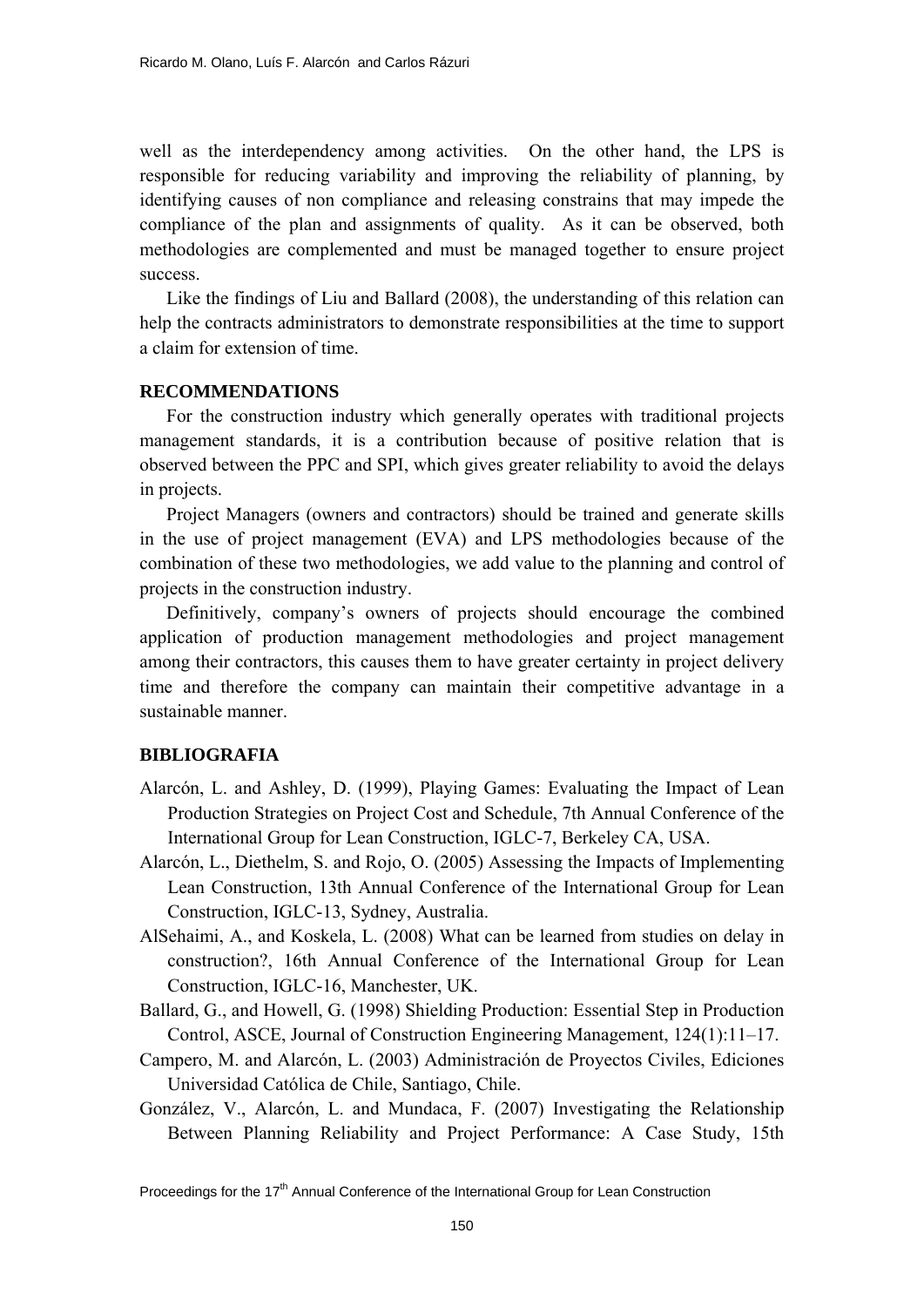Annual Conference of the International Group for Lean Construction, IGLC-15, Michigan, USA.

- Hinze, J. (2002) Making Zero Accidents a Reality, CII Research Rep. 160-11, University of Texas at Austin, USA.
- Howell, G. and Ballard, G. (1996). Can Project Controls Do Its Job?, 4th Annual Conference of the International Group for Lean Construction, Birmingham, England, reprinted in Alarcon (1997).
- Izquierdo, J. and Arbulu, R. (2008) Application of Production Management in Industrial EPC and Mining Projects in Peru, 16th Annual Conference of the International Group for Lean Construction, IGLC-16, Manchester, UK.
- Kim, Yong-Woo and Ballard, Glenn (2000) Is the Earned-Value Method an Enemy of Workflow, 8th Annual Conference of the International Group for Lean Construction, IGLC-8, Brighton, UK.
- Koskela, L. (1992). The Application of New Production Philosophy in Construction, Technical report, No.72, Stanford University, Stanford, California.
- Koskela, L. (2000). An Exploration into a Production Theory and its Application to Construction. Doctoral Thesis, VTT Publications, VTT, Espoo.
- Koskela, L. and Howell, G. (2002). The Underlying Theory of Project Management is Obsolete, Proceedings of Project Management Institute Research Conference.
- Levin, R. and Rubin, D. (1996) Estadística para Administradores, 6ª Ed, Prentice-Hall, México.
- Liu, M. and Ballard, G. (2008) Improving Labor Productivity Through Production Control, 16th Annual Conference of the International Group for Lean Construction, IGLC-16, Manchester, UK.
- Pardo, A. and Ruiz, M. (2002) SPSS 11: Guía Para el Análisis de Datos, McGraw Hill, Madrid, Spain.
- Project Management Institute (2004) A Guide to the Project Management Body of Knowledge (PMBOK® Guide), Third Edition, 388 pp.
- Santos, A., dos (1999). Application of Flow Principles in the Production Management of Construction Sites, PhD Thesis, University of Salford, 463 pp.
- Shen, L. and Chua, D. (2005) Impact of Variability on Construction, 13th Annual Conference of the International Group for Lean Construction, IGLC-13, Sydney, Australia.
- Dvir, D. and Shenhar, A. (2007) Reinventing Project Management: The Diamond Approach to Successful Growth & Innovation, Harvard Business School Press; 1 edition, USA.
- Tommelein, I., Riley, D., and Howell, G. (1999). Parade Game: Impact of Workflow Variability on Trade Performance, ASCE, Journal of Construction Engineering Management, 125(5), 304-310